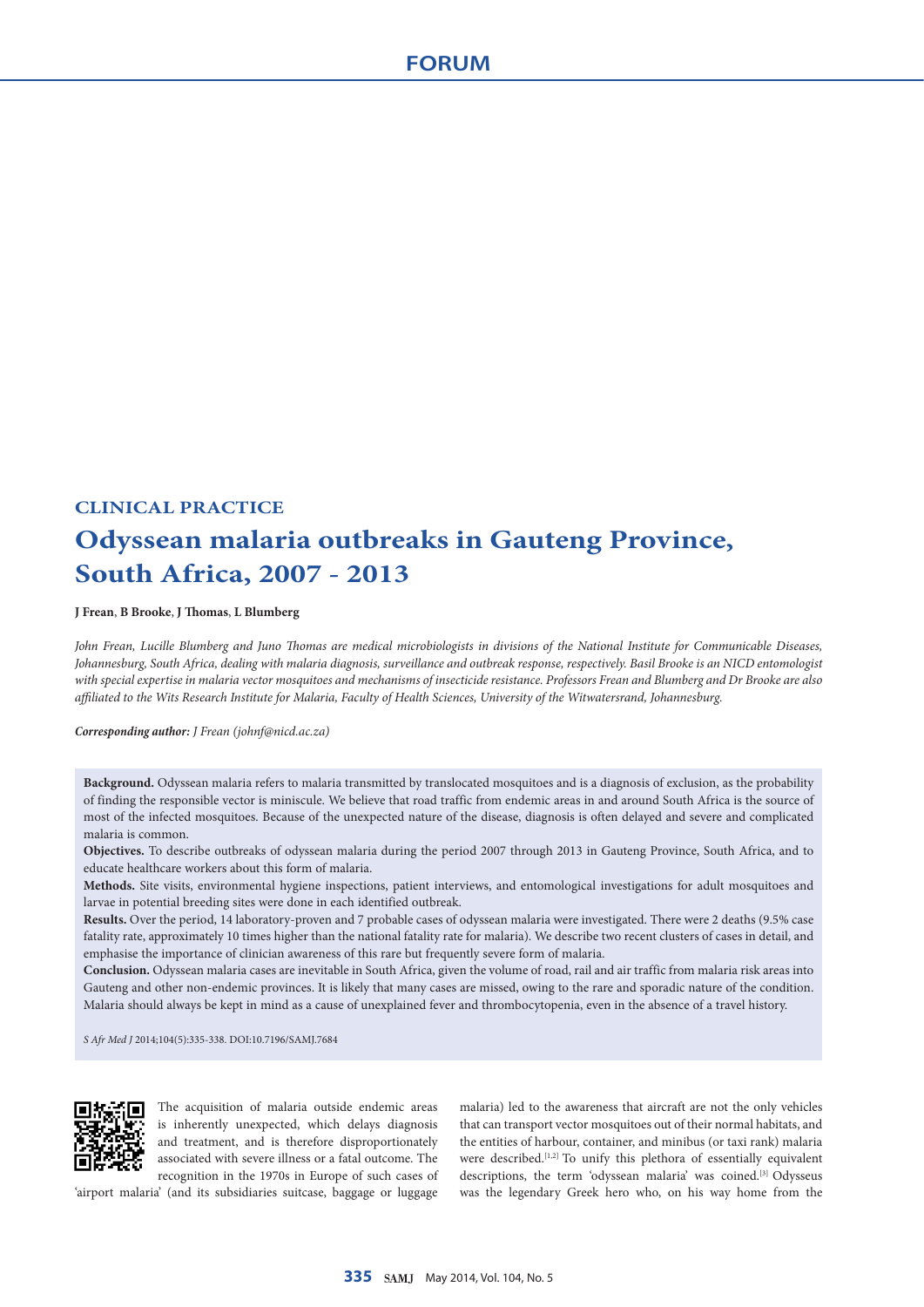Trojan wars, wandered the Mediterranean region, experiencing many adventures and narrow escapes. Similarly, a lost mosquito might have many dangerous encounters as she navigates a suitcase, aircraft cabin, cargo hold or taxi, escaping being deliberately swatted, accidentally squashed, eaten by a predator, or succumbing to heat or cold on her way to her next blood meal, far from her natural home.

Between 1996 and 2004, we accumulated 46 cases of odyssean malaria in Gauteng Province, South Africa (SA) (Table 1).<sup>[1]</sup> These patients are clearly at risk of substantially higher mortality compared with the national malaria case fatality rate, and given SA's position at the southernmost extent of malaria transmission on the continent, attract intense local media interest and speculation about spread of malaria to this (non-endemic) province. No odyssean malaria cases were noted in 2005 and 2006 (although we believe that several cases are missed every year), but we have investigated cases in nearly every malaria season since then, including two outbreaks in the 2012 - 2013 season. We discuss the clinical and public health aspects of this frequently severe form of malaria.

# **Methods**

## **Case definition**

A case of odyssean malaria is one in which there is no travel history, and the possibility of mechanical transmission (by blood transfusion, injection or needlestick injury) is excluded. Malaria is a notifiable medical condition. Most cases came to our attention through local health authorities in the course of their investigations of notifications, when we were requested to help with clinical, epidemiological and entomological aspects.

#### **Case investigations**

Clinical details were obtained from doctors caring for the patients. Outbreaks were investigated in conjunction with local health officials, including environmental health officers. Site visits were undertaken and, where possible, surviving patients and their families were interviewed and detailed clinical and travel histories obtained. Adult mosquitoes, when present, were caught inside houses and other buildings around the patients' dwellings. Mosquito larvae were collected from surface water bodies and containers, if such breeding sites were found. Standard entomological techniques were used to identify mosquitoes to species level.

# **Results**

Eight outbreaks were investigated during the study period, yielding 14 laboratory-proven and 7 probable cases of odyssean malaria**.** There were 2 deaths (9.5% case fatality rate, approximately 10 times greater than the current national case fatality rate for malaria, and nearly 20 times the national target of 0.5%) (Table 2). The most recent outbreaks are described in detail.

#### **Outbreak 1**

A couple living on a smallholding in Donkerhoek/Mooiplaats, on the eastern outskirts of Pretoria, Gauteng Province, experienced

#### **Table 1. Odyssean malaria in Gauteng Province, South Africa, 1996 - 2004[1]**

| Total number of cases identified                       | 46                                         |
|--------------------------------------------------------|--------------------------------------------|
| Time to diagnosis after onset,<br>median (range)       | 6 days (1 - 11 days)                       |
| Most frequent initial clinical<br>diagnoses            | Influenza, viral hepatitis,<br>septicaemia |
| Proportion of patients with<br>thrombocytopenia        | 80%                                        |
| Malaria species involved                               | All Plasmodium falciparum                  |
| Case fatality rate                                     | 13%                                        |
| National malaria case fatality rate<br>$(1999 - 2005)$ | $0.6 - 1\%$                                |

recently returned from Angola

|  | Table 2. Odyssean malaria cases, Gauteng Province, 2007 - 2013 |
|--|----------------------------------------------------------------|
|  |                                                                |

| Year       | Cases                                | Outcome               | <b>Species</b>                                       | <b>Location of outbreak</b>        | Putative source/s of mosquito                                                                                                                     |
|------------|--------------------------------------|-----------------------|------------------------------------------------------|------------------------------------|---------------------------------------------------------------------------------------------------------------------------------------------------|
| 2007       | $\mathbf{1}$                         | Survived              | P. ovale                                             | Johannesburg, Gauteng<br>Province  | Patient's car had gone on loan to LP and<br>returned recently                                                                                     |
| 2009       | 2 (siblings)                         | Survived              | P. falciparum                                        | Heidelberg, Gauteng<br>Province    | Near road and railway to MP; Mozambican<br>neighbour                                                                                              |
| 2010       | 2 (siblings)                         | Survived              | P. falciparum                                        | Soweto, Gauteng Province           | Possibly LP, via neighbour who had visited<br>there recently                                                                                      |
|            | 3 (father and<br>siblings)           | 2 survived<br>1 fatal | P. falciparum<br>P. falciparum presumed <sup>†</sup> | Soweto, Gauteng Province           | Not known; residence 1 km away from above<br>cluster                                                                                              |
| Jan. 2012  | 3 (unrelated)                        | Survived              | P. falciparum presumed <sup>†</sup>                  | Soshanguve, Gauteng<br>Province    | Not known                                                                                                                                         |
|            | 3 (unrelated)                        | Survived              | P. falciparum presumed <sup>®</sup>                  | Pretoria East, Gauteng<br>Province | Mozambican and Zimbabwean labourers<br>living nearby                                                                                              |
| Dec. 2012* | 3 (2 spouses,<br>1 unrelated)        | 2 survived<br>1 fatal | P. falciparum                                        | Donkerhoek, Gauteng<br>Province    | Near highway toll plaza; Mozambican<br>labourers living nearby; tyre importer nearby                                                              |
| Jan. 2013* | 4 (2 father and<br>son; 2 unrelated) | 4 survived            | P. falciparum                                        | Kempton Park, Gauteng<br>Province  | Wife and mother of cases 1 and 2 had returned<br>from LP recently; case 3 worked at a police<br>station with illegal immigrants; father of case 4 |

LP = Limpopo Province; MP = Mpumalanga Province.

\*Outbreaks described in detail in this article.

† Reported as malaria cases by local health authorities, but confirmatory laboratory reports were not available.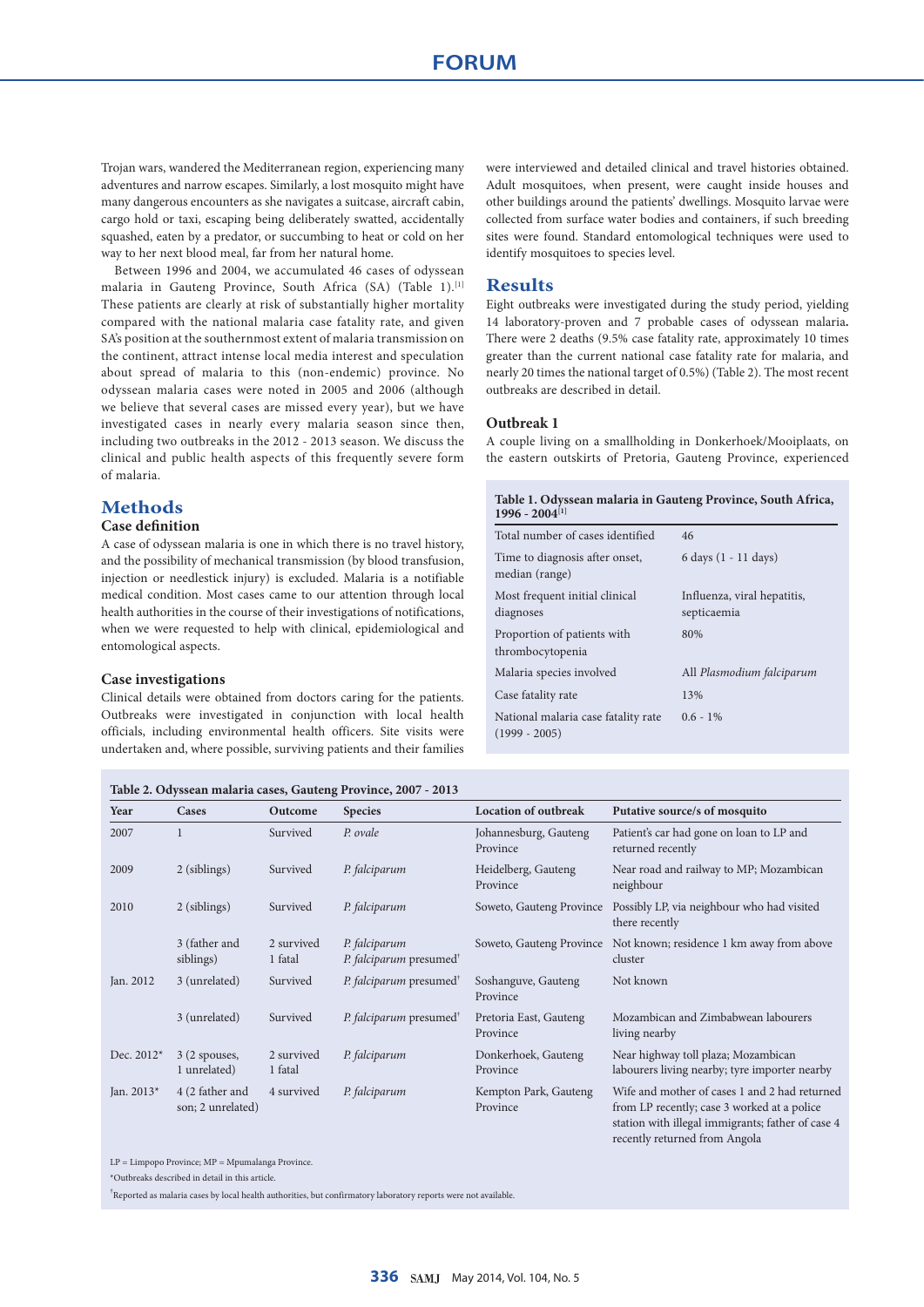onset of influenza-like symptoms on 22 December 2012. The husband (46 years old) developed chest pain, for which he was admitted to a tertiary hospital. His wife (34 years old) collapsed at home the following day and was hospitalised. Despite the absence of a travel history, *Plasmodium falciparum* antigen tests and blood smears were requested in both cases by the attending clinicians. *P. falciparum* antigen tests were positive in both cases, with parasitaemia counts of 2% and <1% reported for the wife and husband, respectively. Both had complications requiring intensive care, but recovered. A 46-year-old woman living on the neighbouring plot in Donkerhoek/Mooiplaats became ill on 25 December 2012 while on a vacation trip along the Orange River in southern Namibia, a non-transmission area for malaria. Her symptoms worsened and she was taken to a healthcare facility in the Northern Cape Province on 1 January 2013, where she was treated for 'exhaustion'. On returning home, she was admitted to hospital on 4 January 2013, critically ill. Investigations were done for malaria; the *P. falciparum* antigen test was positive, and a parasitaemia of 23% noted. Unfortunately, this patient had numerous malaria-related complications and died 3 days later.

#### **Outbreak 2**

On 17 January 2013, 3 cases of laboratory-confirmed malaria were reported at a private hospital in Kempton Park (a suburb of Ekurhuleni Municipality, east of Johannesburg, Gauteng Province), as follows. A 30-year-old woman was admitted on 13 January 2013 and subsequently diagnosed with cerebral malaria (*P. falciparum* antigen-positive, 33.4% parasitaemia). Her only recent travel had been to Rustenburg, North West Province (a non-malaria-endemic area) for 2 days over Christmas. An unrelated 41-year-old man was admitted on 16 January 2013 and diagnosed with malaria (positive *P. falciparum* antigen test, 0.8% parasitaemia); he subsequently required intensive care. His 12-year-old son was admitted on 17 January 2012, with uncomplicated malaria (*P. falciparum* antigen test positive, 3.5% parasitaemia). The father and son lived in the same house in a Kempton Park suburb, a few blocks from the home of the first case. A 12-year-old boy with haemophilia (factor VIII-deficient), living within walking distance of the other 3 cases, developed fever on 14 January 2013, initially thought to be associated with intraarticular injections administered the day before. He was subsequently admitted to a Johannesburg hospital on 30 January 2013 with uncomplicated *P. falciparum* malaria. Despite the delayed diagnosis, he responded well to treatment and was subsequently discharged. There was no clinical or epidemiological evidence that the malaria infection was related to the haemophilia therapy.

#### **Entomological investigations**

None of the adult or larval mosquitoes collected were malaria vectors, and no anopheline mosquito breeding sites were found (Fig. 1). In the first cluster, the two affected houses were close together (approximately 300 m separation, on adjacent plots) and the same infected mosquito/es could have infected all the patients. Mozambican labourers were resident on one of the properties, and a national highway toll plaza and a tyre warehouse that allegedly imported tyres from Zambia were both a few hundred metres away, and therefore could plausibly have been the source of the mosquito or mosquitoes. The highway in question is a main route to Mpumalanga Province and Mozambique, both malaria transmission areas. In the second cluster, an international airport and major highway were less than 5 km away, but rather too far for mosquito dispersal. Other possible sources for infected mosquitoes were identified (Table 2), but as is usual in odyssean malaria outbreaks, these are speculative.

# **Discussion**

### **Clinical aspects of odyssean malaria**

The importance of odyssean malaria is related to the frequently delayed or missed diagnosis of the cause of illness in affected patients, with associated high rates of complications and mortality. Absence of a history of travel to a malaria-endemic area is almost always responsible for the delayed diagnosis. In some cases, the diagnosis is only made at autopsy.[2] The risk of a tragic outcome can, however, be reduced if clinicians in non-endemic areas are alerted to the existence of this form of malaria transmission, and educated accordingly.

Malaria parasites should routinely be sought in one or more successive blood films of any febrile patient in whom a diagnosis is not readily apparent, especially if the platelet count is low. Unexplained jaundice, depressed consciousness or coma, and apparent 'sepsis' that is unresponsive to antibiotics are common clinical presentations in these cases. Clinicians should specifically request malaria examinations and should not assume that these will automatically be done when a full blood count is requested. Since thrombocytopenia is a very common, although not invariable, finding in patients with both uncomplicated and severe malaria, its unexplained presence in a febrile patient should alert the physician to the possibility of malaria.

Quantitative parasite counts should always be requested, as these give an indication of the severity of illness and are useful in monitoring the response to treatment. The presence of falciparum gametocytes on blood films indicates the presence of malaria infection of at least 10 days' duration (but frequently 3 weeks or longer), and hence the possibility of missed or delayed infection. Point-of-care (rapid diagnostic) malaria tests should be more widely utilised when routine laboratory diagnosis is delayed or not available, such as in primary health clinics (provided users are appropriately trained). Inexperience in recognising and managing clinically severe malaria contributes to mortality,[4] and patients should be managed at the highest level of care available.

The apparent decrease in odyssean malaria during the period under review, compared with the previous series (Table 1), is probably largely due to SA's sustained success in controlling malaria since 2000,<sup>[5]</sup> but odyssean malaria will remain a risk in the nonendemic provinces until malaria is eliminated in the region.

#### **Epidemiological aspects of odyssean malaria**

In SA active malaria transmission is restricted to regions bordering on Mozambique, Zimbabwe and, to a much lesser extent, Botswana.<sup>[6]</sup> Road transport from malarious areas is undoubtedly more important than air transport as a source of translocated mosquito vectors. Gauteng Province is the economic hub of SA. It is a non-transmission area for malaria because of its altitude and climate, although it carries about 20% of the country's malaria burden in the form of imported cases.[7] Any malaria-infective mosquitoes in Gauteng Province must therefore have been transported from a malaria-affected region. Within Gauteng Province, the Johannesburg-Pretoria metropole is the destination of a large volume of road passenger and freight traffic from neighbouring countries, mainly Mozambique and Zimbabwe, as well as from the malaria risk regions within SA.

In southern Africa, *Anopheles arabiensis* and *A. funestus* are the principal vectors of malaria,<sup>[8]</sup> and are most likely to be responsible for the odyssean malaria cases recorded in Gauteng. Escaping from a vehicle, a travelling mosquito is likely to seek a nearby indoor resting site, especially if it is a malaria vector species that prefers to bite humans. Depending on its physiological state, it is then likely to acquire one or several blood meals from the household occupants after dusk. In general, a malaria vector mosquito is not likely to fly further